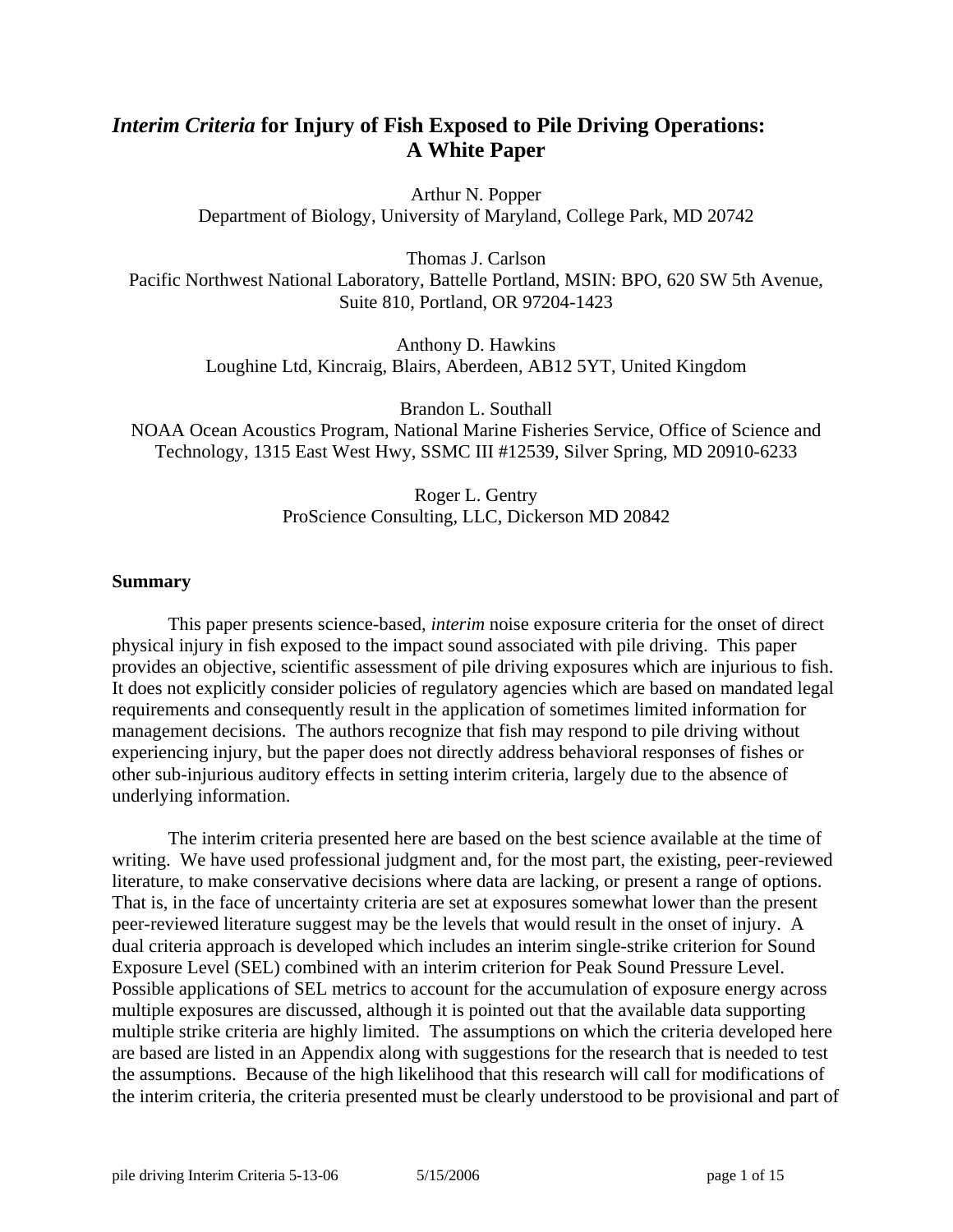an iterative, self-correcting process that, along with policy guidelines, will continue to evolve for decades as new data become available.

#### **Introduction: approach to exposure criteria**

 The initial approach to linking biological consequences with impulsive sound exposure has focused on the sources of the sound because that is how information is presented in the peerreviewed literature. The major sources of impulsive sound are explosions, seismic devices, and percussive pile driving. However, any impulsive signal can exhibit a wide range of characteristics as described using various metrics that may include, among others, peak pressure, rise time, duration, and spectral composition. Overlap of impulse characteristics between sources is a fact. It is possible for seismic sound impulses to have key characteristics, such as peak pressure, that are very similar to percussive pile driving sound or to explosions. This is true because of the wide range in the characteristics of sources and the rapid modulation of the composition of impulsive sound signals as they propagate, particularly in shallow water.

 In terms of biological consequences, it is not the source of the energy that affects exposed fish that is important. Instead, it is the received exposure conditions, attributable to the particular characteristics of a signal of interest, the specific environment in which the sound is produced, and the physical orientation of source and receiver. Also of importance may be factors such as the rise time of the signal, the number of exposures of an animal to a particular signal, the time between each exposure, and the physiological accumulation of effects.

The mapping function of ultimate interest to science is between metrics such as peak pressure and rise time for both sound impulse pressure and particle motion, and also biological consequences of effects such as barotrauma or hearing loss. The objective of scientific investigation is to describe the mapping functions between biological consequence and impulsive sound characteristics. In such a mapping, impulsive sound characteristics will be grouped as data vectors similar to the familiar  $(X, Y)$  coordinates that identify a point in a plane. These data vectors, instead of identifying the location of a point, will map to the biological consequences of impulsive sound exposure, which will most likely be probabilistic in nature, for that particular impulsive sound data vector. This paper presents the initial step in this process by proposing a science-based data-driven approach that consists of two impulsive sound metrics that map to the boarders of a biological response space that is poorly understood.

## **Scope and Purpose**

Fish species are sometimes injured or killed by the impact sounds generated by percussive pile driving. Their hearing may also be affected or their behavior altered. The specific effects of pile driving on fish depend on a wide range of factors including the type of pile, type of hammer, fish species, environmental setting, and many other factors. The fish species affected depend on the location of the operation, and the habitat, which varies from rivers to reefs on the continental shelf. Ultimately, noise exposure criteria for fish are needed for the onset of injury, behavioral disturbance, and possibly other auditory effects such as noise interference with hearing (masking) or temporary loss of hearing (temporary threshold shift -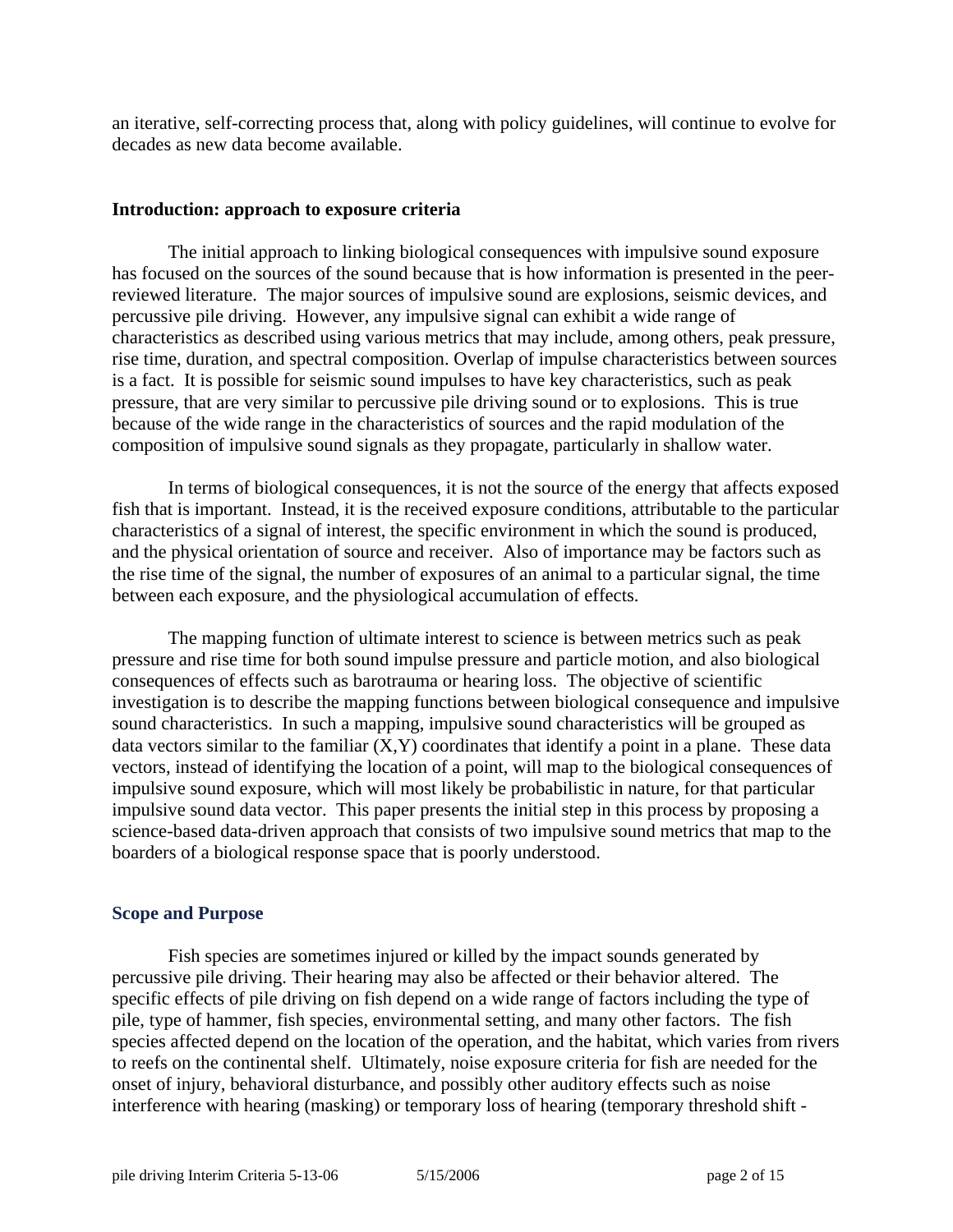TTS). Unfortunately, available data are currently too sparse to set clear-cut science-based criteria for behavioral disturbance of fish or auditory masking from pile driving. Therefore, only criteria for the onset of direct physical injury from exposure to pile strikes are presented in this paper.

## **Sounds from Percussive Pile Driving**

The sounds from percussive pile driving result from the impact of the hard surface of the hammer with that of the pile (See Hastings and Popper, 2005, for a fuller description of the sounds from pile driving and associated acoustics). The sounds are short, sharp and often very high in amplitude. They are repeated, usually at intervals greater than one second, for some minutes and sometimes for some hours. Figure 1 shows typical sound pressure impulses from a single strike at different locations within a harbor area. The individual impulses may vary in their characteristics and amplitude even at one location within a sequence, as the driven pile encounters different substrates. Moreover, the shape and amplitude of the impulse varies as the sound travels through different pathways to different locations. The impulses are generally shorter than one second, have a steep rise-time (although this may change with distance from the source), and may reach a sufficiently high level to result in non-linear effects in the water and in fish tissues. Because of their brevity and sharpness they have a wide frequency spectrum, and any monitoring or recording equipment must reflect this.

To fully describe the characteristics of the sounds it is necessary to look at those features which may create damage to the tissues and organs of fish. Particularly at risk are the gas-filled swim bladder and surrounding tissues as they expand and contract with passage of a pressure wave. In addition, the ear of fish may be vulnerable to extreme pressures and motions. Sound characteristics currently believed to be most germane to assessing damage to fish include:

- The peak pressure excursion, including the negative and positive peaks.
- The accumulation of energy over time within a single impulse, including not only the direct signal, but also the signal as received via multipaths (e.g., due to surface reflections and/or transmission through the substrate).
- The "sharpness" of the sound (*e.g*., ratio of peak to rms pressure, or "crest factor") and its rise time.
- The repetition of the sound and accumulation of energy over multiple exposures receipt of further sound impulses before organs and tissues have recovered from the impact of the first.
- The particle motion stimulus associated with the sound.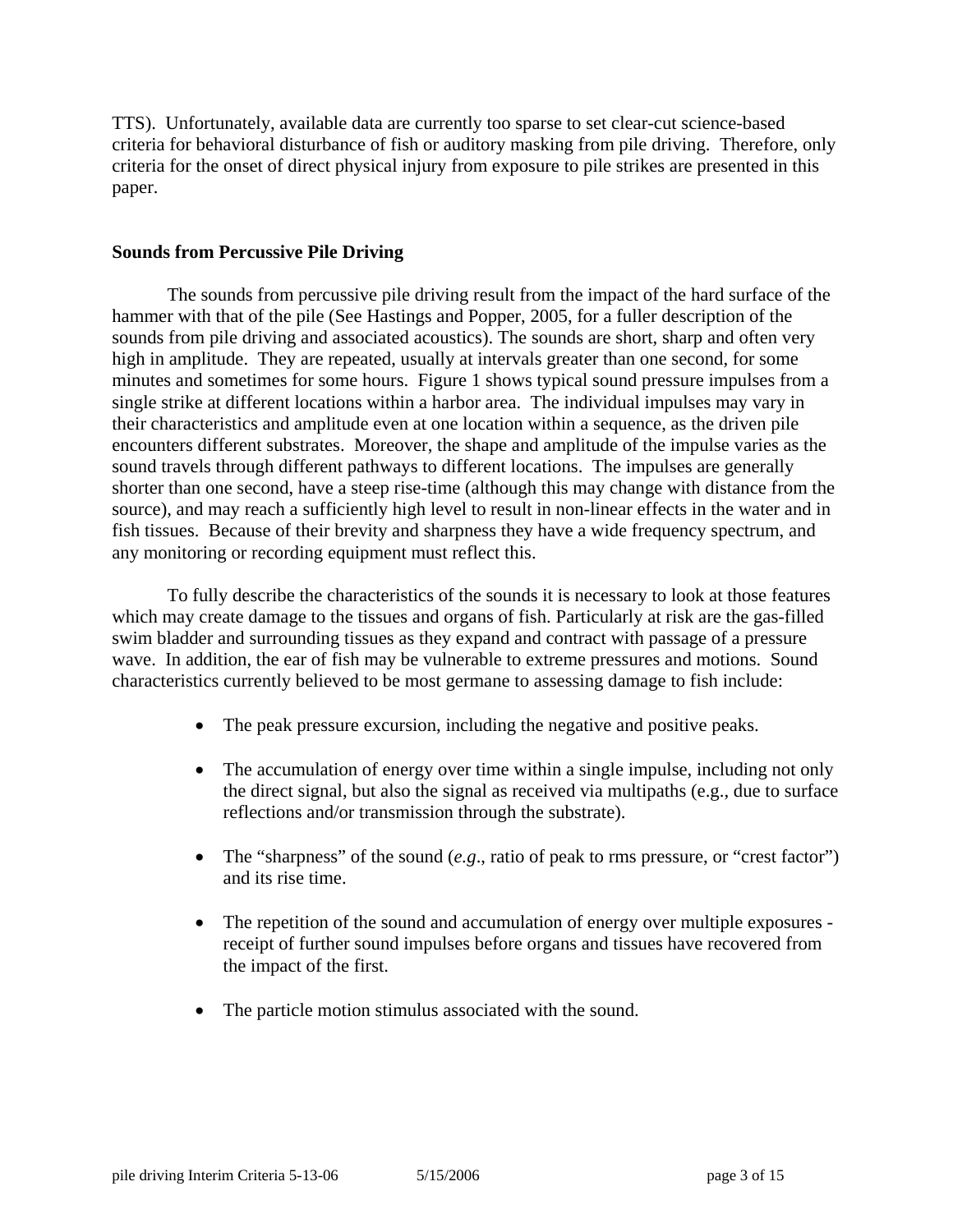## **Metrics**

 As indicated, it is not yet clear which aspect(s) of a signal are relevant when considering how a sound may impact a fish. In order to provide some understanding of the possible metrics for describing sound characteristics relevant to potential injury, a number of such metrics are discussed below.

## *Peak Sound Pressure Level*

 The peak SPL is the maximum excursion of pressure within the sound. The maximum excursion may take place within a single cycle of sound, but the highest positive peak and the lowest negative peak may be separated in time within the sound impulse. The peak pressure will determine whether the swim bladder and ear are subjected to extreme mechanical stress. Currently the peak SPL is often the only measurement utilized to evaluate the impact of pile driving.

# *Accumulation of Energy with Time*

 The time over which energy is applied to a tissue or organ may affect the degree of damage which is inflicted. With a continuous signal a measurement of the root mean square (rms) sound pressure is an appropriate metric. With a sound impulse, however, a metric must be chosen which adequately describes the potential for damage of pulses of different lengths and energy distribution; that is, which measures the acoustic energy in the transient. The sound exposure level (SEL) is one such metric. The SEL is defined as that level which, lasting for one second, has the same acoustic energy as the transient and is expressed as dB re:  $1\mu Pa^2$  •sec.

Formally, the SEL is measured over a stated time interval. Ten times the base-10 logarithm of a given time integral of squared instantaneous sound pressure is divided by the product of the squared reference sound pressure and the reference duration of 1 sec. The time interval over which the sound is measured must be long enough to include most of the sound source's acoustic energy.

Note that in the context of this paper the SEL is used to compare impulses, or short single event sounds. SEL may also be used to examine and compare continuous sounds which fluctuate in level and there is evidence from the mammalian hearing literature that total energy measures are relevant in describing cumulative fatiguing effects under certain conditions (*e.g.*, Ward, 1997; Hamernik *et al*., 2003). The relevance of these observations to physical injury in fish is unknown, however. At this time, these and other significant limitations in available data preclude a definitive assessment of whether or how SEL should be used to account for the repetition of impulse exposures. While it is likely that in certain situations, the SEL of multiple strikes may be a meaningful metric in describing exposure dose and assessing effects, there are numerous variables such as the additive effects of multiple signals on physiology and hearing that are not at all understood for fish.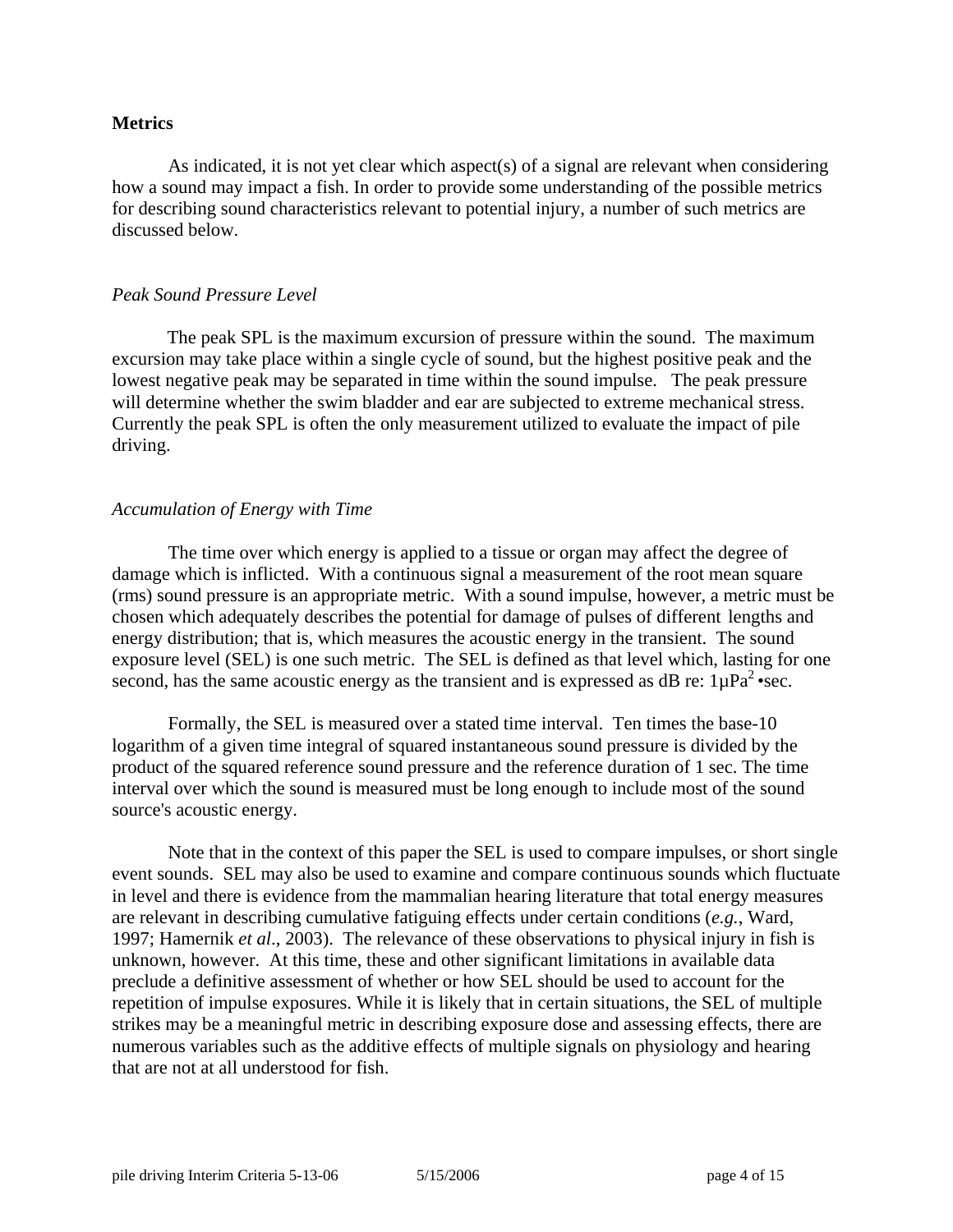## *Sound "Sharpness"*

 A number of studies have shown that the presence of a strong transient within a sound correlates with increased damage to the ears of mammals. There are well documented increases in auditory damage with pulsed as opposed to non-pulsed sounds, or with "sharp" sounds as opposed to "dull" sounds. Pile driving may generate sharp transients where the peak SPL and conventional SEL metrics may not, alone, be sufficient to describe the stimulus in terms of the damage it may cause. As discussed below, explosives have an even sharper rise time. Price (1983) has shown that a rifle shot may have a more damaging effect upon the mammalian auditory system than a cannon shot of higher SEL. Based on measured spectral differences, Price predicted that rifle impulses would cause permanent threshold shifts at approximately 9 dB lower peak pressures than cannon impulses. This threshold shift was later confirmed by experiment.

 After studying a large number of chinchillas during exposure to high level continuous non-Gaussian noise, Hamernik *et al* (2003) concluded that the statistical metric, kurtosis, in conjunction with an energy metric, can identify hazardous exposure conditions not identified by conventional energy based metrics alone. Formally, the kurtosis (β) of the sample distribution is the ratio of the fourth-order central moment to the squared second-order central moment of the distribution. Kurtosis is sensitive to the various parameters that define a complex noise such as the levels and durations of the transients, temporal structure of the noise, the numerical relationship between peak and rms pressure ("crest factor"), as well as to the duration of the noise sample over which  $\beta$  is computed. The crest factor itself is often monitored as a potential cause of damage in mechanical systems exposed to a continuous sound.

 For impact sounds, the rise time (the time taken for the impulse to reach its peak pressure), or other metrics, may be more appropriate for measuring the sharpness of onset than kurtosis or crest factor. Accordingly, reduction of the sharpness of the impact sounds from pile driving may play a significant role in the reduction of damage. However, one issue with pile driving is the variation from strike to strike of rise times, and the lack of any data on the effect of rise time differences on fish.

## *Sound Repetition*

 If another impulse is experienced before an organism has fully recovered from the effect of an initial impulse, then cumulative effects may occur, leading to greater risk of injury. The SEL may or may not be an appropriate metric for measuring repetitive impact sounds in this context as the period of silence between impulses will dominate the measurement. In the present state of knowledge the impulse repetition rate may be the most suitable metric, but it is not possible to use this metric at this point since nothing is known about cumulative effects, and thus repetition rate, on fish. As discussed in the Appendix, these are areas that are critical components of future research.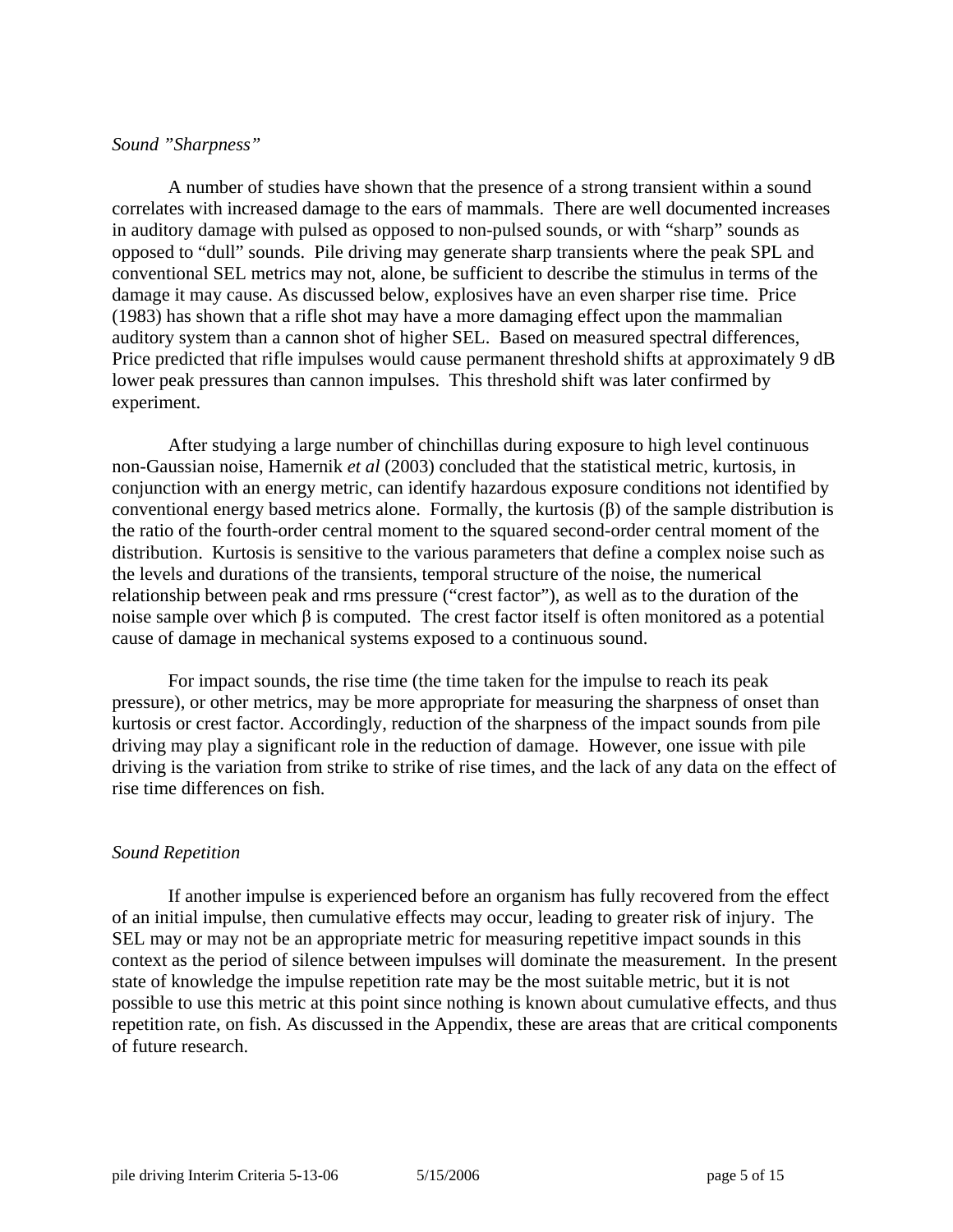## *Particle Motion*

Sound consists of two mechanical effects. As well as the change in the pressure above and below the hydrostatic pressure – the sound pressure – which is normally monitored there is also a back and forth motion of the component particles of the medium, of the order of nanometers, which can be expressed as the particle velocity, particle displacement or particle acceleration. Particle motion is aligned along a particular direction and is therefore a vector quantity.

Many species of fish are sensitive to particle motion in addition to, or instead of, sound pressure (Popper *et al*., 2003). In these fishes it is not yet clear whether high levels of particle motion may damage the auditory system. There is no experimental evidence on this point, although it is evident that particle motion is the important stimulus in considering behavioral responses of many species of fish, particularly when they are close to the source. In these species, pressure waves may also remain a source of injury to the fish, even though the auditory system may be relatively insensitive to sound pressure.

# **Setting Criteria for Damage**

Only recently has impact sound been managed with the intent of mitigating adverse effects on fish. The interim noise exposure criterion which the relevant regulatory authority in the U.S. NOAA's National Marine Fisheries Service has set in managing pile driving is a peak sound pressure of 180 dB re: 1  $\mu$ Pa<sub>peak</sub> (meaning the sound pressure level at the instant of maximum absolute pressure). While it appears that this value is often cited (e.g.,, <http://mapping.orr.noaa.gov/website/portal/pies/piledriving.html>), the scientific basis for this value is obscure, if not completely absent (see discussion in Hastings and Popper, 2005). It is an oversimplification that has likely resulted from regulators trying to apply a single exposure criterion for exceedingly wide-ranging exposure conditions.

Recent research (Popper *et al*. 2005) indicates that for seismic impulses, 180 dB re: 1  $\mu$ Pa<sub>peak</sub> is considerably lower than the sound pressure levels that could cause actual injury in three taxonomically diverse species of fish. Furthermore, application of the peak pressure criterion on its own fails to account for the temporal characteristics of the single impulse (the rise time and the variation in peak or rms pressure within the impulse) and the cumulative effects upon the animal of multiple strikes from pile driving (note that the peak pressure units contain no reference to time). For these reasons it is critical to consider that a series of metrics should be examined for setting protective criterion.

Hastings and Popper (2005) reviewed all pertinent peer-reviewed and unpublished papers on noise exposure of fish through early 2005. They proposed the use of SEL to replace peak Sound Pressure Level in pile driving criteria. After deliberation and discussion, we of this paper have concluded that while SEL is an important criterion, it too has drawbacks and uncertainties when used exclusively. Instead, we advocate using both SEL and peak SPL simultaneously to describe the characteristics of a single impulsive sound. This combination is likely to account for those impulsive sound characteristics implicated in injury to fish better than either metric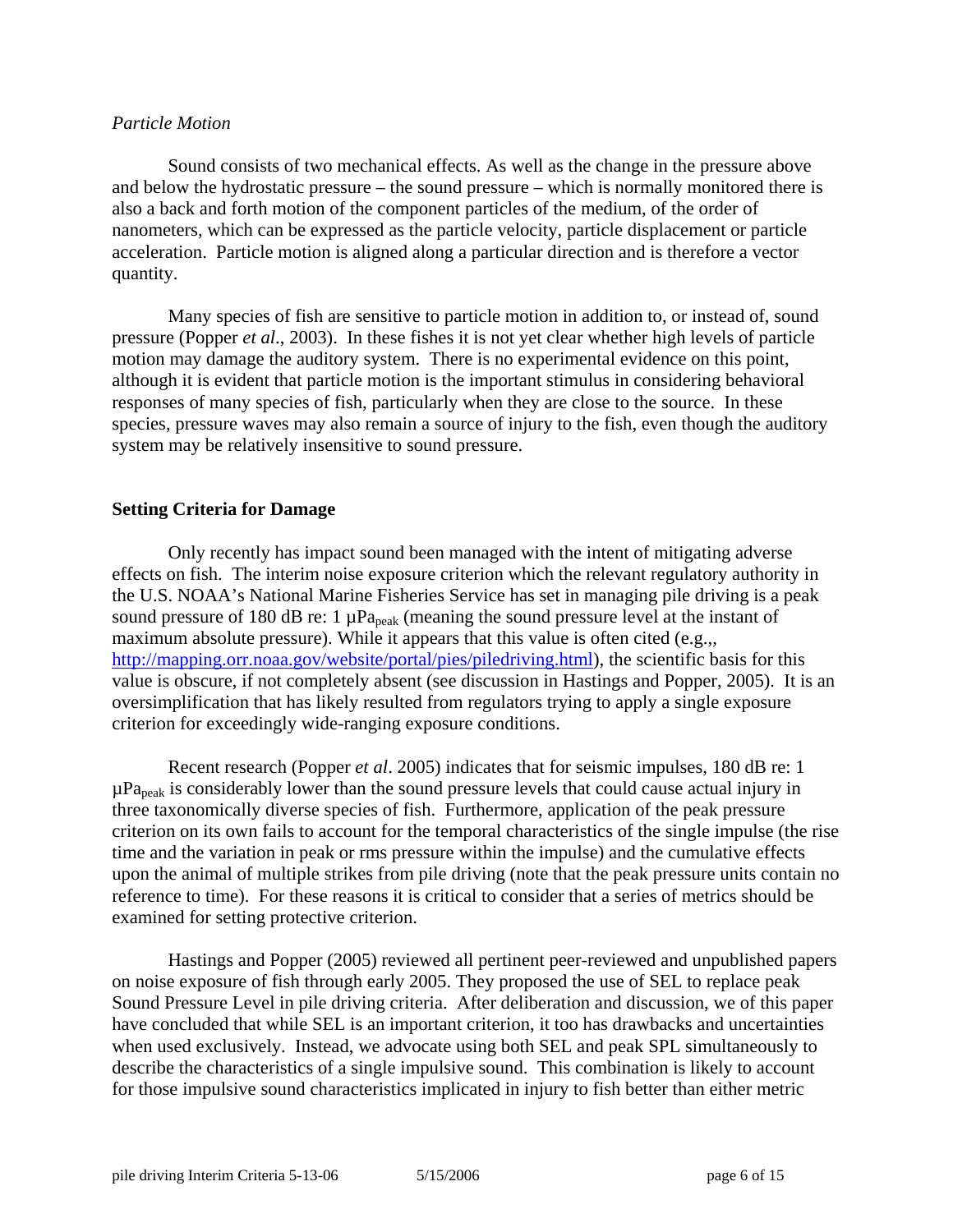alone.

At the same time, we want to point out that the addition of SEL to the current criteria must be considered provisional. Future research may very likely show that other metrics, either alone or in combination, may provide even better indices of injury than the present choice. Kryter (1985), ANSI (1986), and Hamernik *et al*. (2003) review all the metrics that have been found to correlate with physical injury to humans and other animals. Of these, kurtosis or another metric describing the sharpness of the impulse seem particularly promising for future investigation in fish (see Appendix). Particle motion may also be a relevant parameter especially where behavioral responses are being considered, or where fish lack swim bladders. It is also necessary to consider the effects of repetition of the impulse and/or the rise time of the signal. However, selection of additional, or alternative, metrics can only take place after considerably more research on the effects of sound on fishes. Indeed, there are no studies either in the peerreviewed or unpublished literature that have even attempted to examine these alternative metrics in studies of the effects of sound on fishes.

 In the dual criterion approach adopted here, the SEL value limits the total acoustic energy fish may experience within a single impulsive sound, while the peak sound pressure level protects fish from an especially strong excursion in pressure within the sound impulse. In practice, we recommend that both SEL and peak pressure are measured during pile driving operations and that neither criterion should be exceeded. We note the likely relevance of some means of accounting for the cumulative effects of multiple exposures and the fact that peak pressure fails entirely in this regard.

## **Selecting Values for the Criteria from the Available Data**

 The following discussion proposes that interim criteria for pile driving be set at an SEL level of 187 dB re: 1  $\mu$ Pa<sup>2</sup> •sec *and* a peak sound pressure level of 208 dB re: 1  $\mu$ Pa<sub>peak</sub> in any single strike. The scientific basis for this suggestion is presented below. Note that only one of the studies cited (Caltrans, 2004) used pile driving stimuli. This raises the question of how valid it is to use data from other sources to set criteria for pile driving. The signals produced by explosives and seismic devices have different rise and decay times and higher peak pressures than signals generated by pile driving. Waveforms from dynamite explosions (Yelverton *et al*. 1975) typically have peak pressures several orders of magnitude above that of pile driving signals (see Hastings and Popper, Appendix I, for a fuller discussion) and faster rise times. Thus, the effects of explosives (and possibly seismic activity) are likely to have a greater effect on fish than pile driving signals, and the use of data from these sources to set criteria for pile strikes would be conservative.

 In an attempt to select initial interim criteria, we are only able to use four studies for guidance on effects of sound impulses on fish (Yelverton *et al*. 1975; Caltrans, 2004; Popper *et al*., 2005; Popper *et al*., in prep.). The one (unpublished) study that considered pile driving itself, Caltrans (2004) reported that there was no damage to steelhead and shiner surfperch when exposed to multiple pile driving strikes that ranged from 158 to 182 dB (re 1  $\mu$ Pa<sup>2</sup>-s) at distances of 23 to 314 meters from the pile. This study showed no statistically significant mortality (i.e.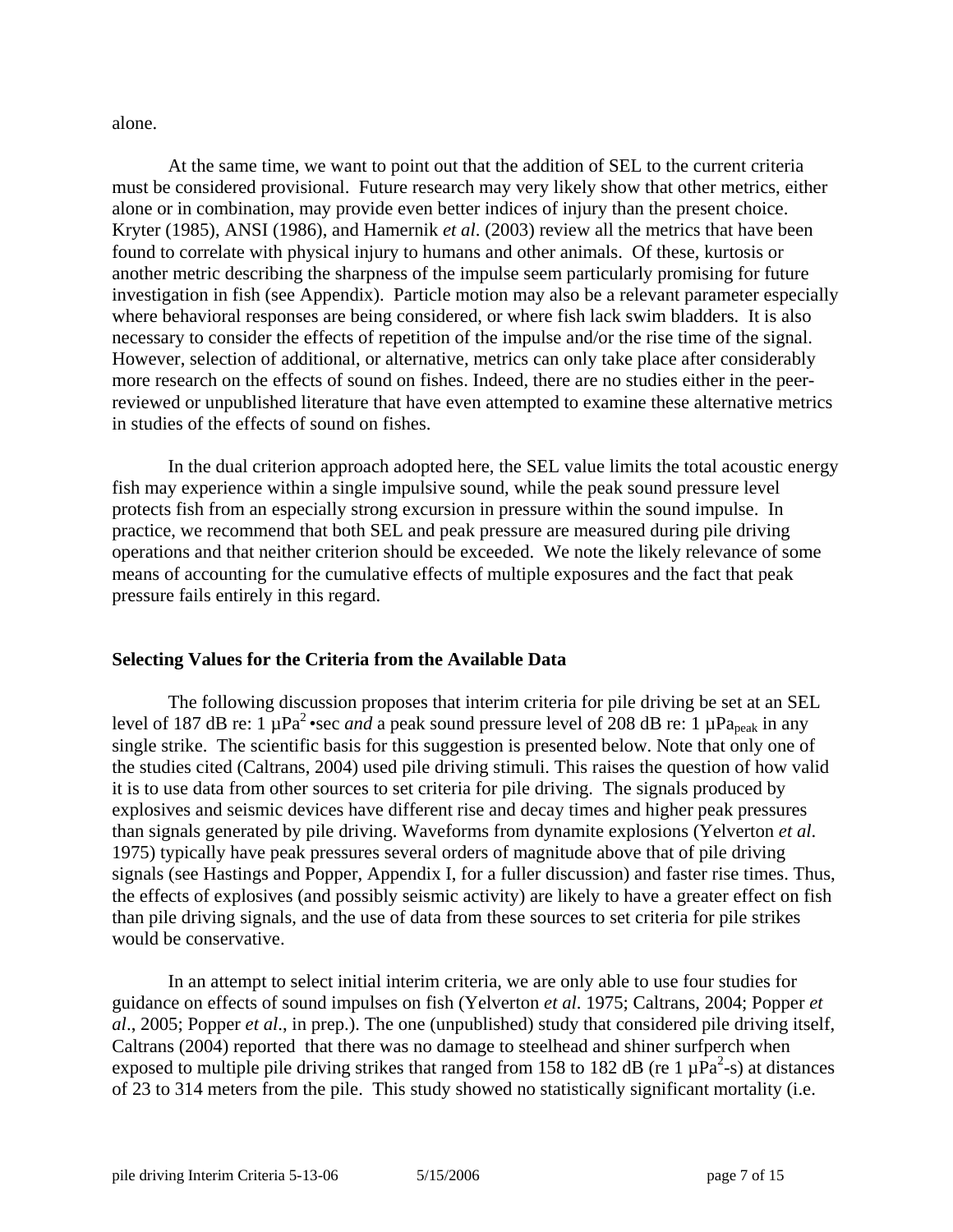different than control groups) for SEL's as high as 181 dB (re 1  $\mu$ Pa<sup>2</sup>-s) for surfperch and SEL's as high as 182 dB (re  $1 \mu Pa^2$ -s) for steelhead.

In a study investigating the effects of explosives on fish, Yelverton *et al.* (1975 – reviewed in detail in Hastings and Popper, 2005) predicted the likelihood of mortality on fish of different sizes for single explosions. These data were converted by Hastings and Popper (2005) to exposure in terms of SEL (Fig. 2, from Figure 8 of Hastings and Popper, 2005). In Figure 2, the lower curve suggests that the "no injury" level for the very smallest fish (0.01 g) occurs at 193 dB re: 1  $\mu$ Pa<sup>2</sup> •sec. Impulsive sound with SEL below this level has not been found to injure fish, and SEL's above it pose a risk of injury proportional to their level above 193 dB.

Based upon these data, a doubling in exposure would be required to cause an estimated 50% mortality for these small fish (upper curve in Fig. 2). Since the stimulus used by Yelverton *et al*. (1975) was impulsive and had considerable similarity to the stimulus from pile driving (Hastings and Popper, 2005), these values provide some guidance as to potential effects of single strikes of pile driving.

At the same time, since the stimulus in the figure does differ from a pile driving signal, we suggest that a more conservative value is needed for the initial SEL interim criterion. Therefore, we have reduced the levels from Yelverton *et al*. (1975) by an additional 6 dB, resulting in an energy level that is one-fourth that of the value derived from Yelverton (each 3 dB decrease in energy is ½ of the higher value). The resultant criterion becomes 187 dB re: 1  $\mu Pa^2$ •sec (over a 1-second period) received level for an impulsive sound.

 The conservative nature of this value is supported by a recent peer-reviewed study. Popper *et al.* (2005) found no effect on the behavior or physiology of salmonids exposed to seismic air-guns at an SEL of 180 dB re:  $1 \mu Pa^2 \cdot s$ , and only temporary threshold shift (TTS) in two other species. TTS is defined as a reversible physiological fatigue and not injury (Ward, 1997). Fish, like mammals, show complete recovery from TTS and return to normal hearing. The Popper *et al*. (2005) study leads to the suggestion that an SEL somewhat higher than 187 dB would still be conservative as a criterion for injury from seismic impulses.

In addition, Popper and colleagues (in prep.) exposed fish to low frequency sonar for 324 seconds, with an SEL of 188.5 dB re:  $1 \mu Pa^2 \cdot s$ . This long-duration exposure caused some TTS but no injury to two species of fish (including rainbow trout as a surrogate for endangered salmon), but not to a third.

 The above data, along with an evaluation of the peer and unpublished literature (reviewed in Hastings and Popper, 2005) also demonstrate that there is absolutely no scientific justification for establishing a peak pressure criterion for injury of 180 dB re: 1  $\mu$ Pa<sub>peak</sub> for low frequency signals. Indeed, a more reasonable value is likely to be in the range of 205-215 dB re: 1  $\mu$ Pa<sub>peak</sub> for continuous sounds. This is supported by findings of Popper et al. (2005) who showed that TTS onset (physiological fatigue and not damage) in three species of fish exposed to seismic airgun pulses occurred within the range of 205-210 dB re:  $1 \mu Pa_{peak}$ . Moreover, the peak pressures recorded in the Caltrans (2004) study which showed no damage to fish at SEL's of over 181 dB re: 1  $\mu$ Pa<sup>2</sup> •s had peak levels in this same range. We recognize that pile driving sounds have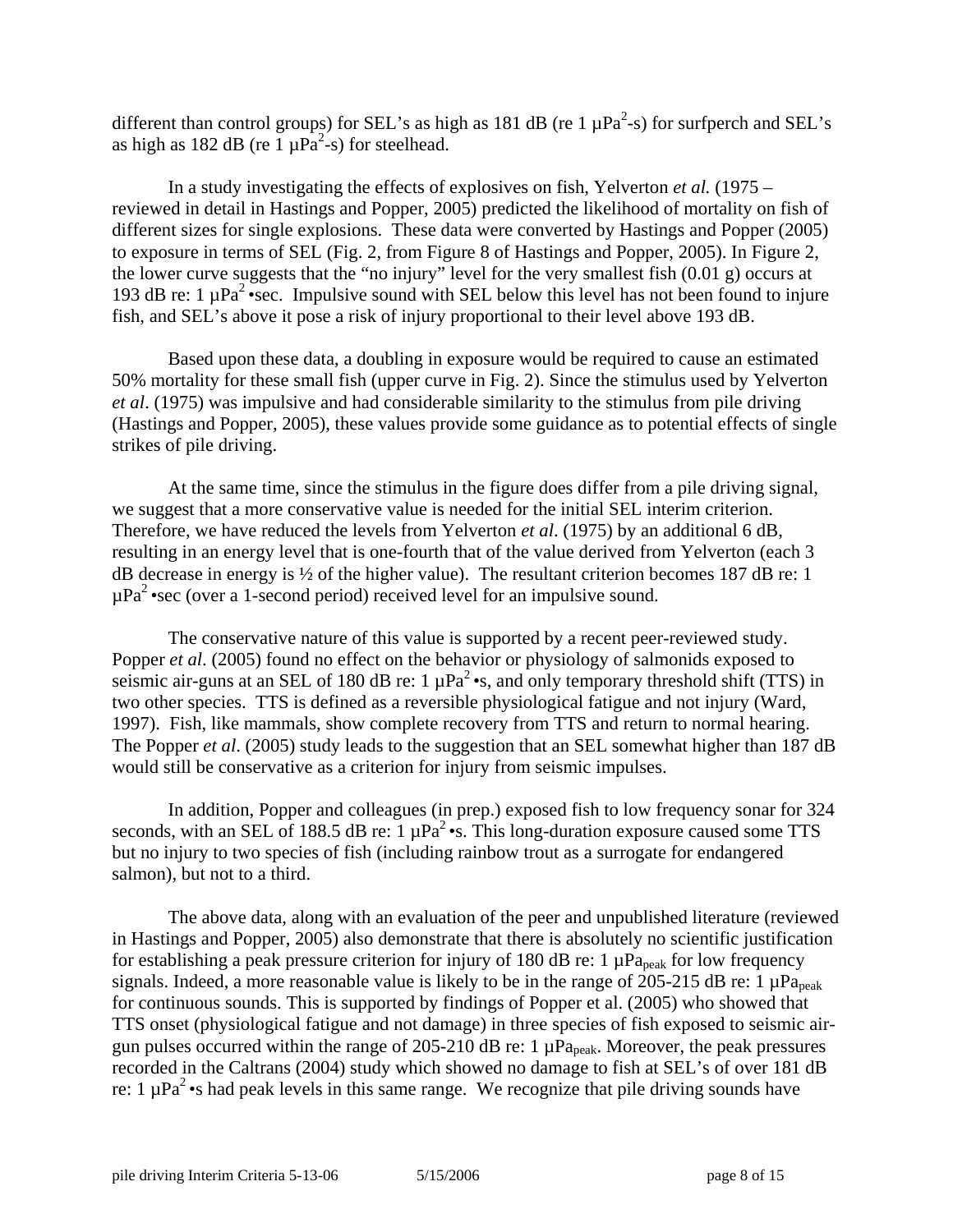different characteristics than the seismic signals, making direct comparisons less than optimal. Using the combined information and acknowledging the differences in stimulus parameters, we propose a value of 208 dB re: 1 µPa<sub>peak</sub> (*i.e.*, from the low end of the range) as the interim peak pressure criterion for injury to fish from pile strikes.

The suggestion that these values are conservative is also supported by research on barotrauma which has shown that changes in overpressure less than 0.4 times acclimation pressure at rates of change in pressure on the order of 150 Pa-sec<sup>-1</sup> do not cause injury to tested species and sizes of physoclistous or physostomous fish (Cada 1990). The 208 dB re: 1  $\mu$ Pa<sub>peak</sub> criterion is equal to a peak overpressure of 25.1 kPa which would be approximately 0.25 times the acclimation pressure for fish located at the water surface. The criterion becomes increasingly conservative with depth as the overpressure becomes a smaller fraction of acclimation pressure.

Finally, it is important to appreciate the reasoning behind using an exposure over a single pile driving pulse in making decisions on interim criteria *at this time*. There are no data on cumulative effects of pile driving (or any anthropogenic stimulus) on fish, nor is it known whether there is recovery from any effects of pile driving in the intervals between strikes. At the same time, when considering cumulative effects it is not correct to just add the amount of signal to which the animal is exposed since the cumulative effect must include any recovery that takes place in the animal between stimuli (Chen *et al.,* 1999). Thus, if the signals are far apart there is likely to be more recovery from each stimulus exposure than if the stimuli are close together.

Since nothing is known about cumulative effects of pile driving, it is difficult to know whether the effects of sequential strikes are in fact cumulative and, if so, what the relevant factors of exposure relative to damage and recovery are. It is well known that auditory systems show some recovery from trauma over even short periods of time (e.g., Chen *et al*., 1999). As a consequence, if one strike is quickly followed by a second, there may be a cumulative effect since there may be no time for recovery from the first strike. However, if the second strike follows the first by some greater period, the affected system may show some or complete recovery from the effects of the first strike. At this point, we know nothing of the accumulation of effects resulting from strikes that are variably spaced in time. Consequently, predicting the cumulative effects of multiple pile strike exposures remains speculative. It is clear that future research, as discussed in the appendix, will be needed to add the very important variables of multiple strikes and inter-strike intervals into subsequent exposure criteria.

While the SEL criterion given here is for a single strike, we recognize the importance of accounting for the energy contained in multiple exposures. Explicit research on this matter will inform subsequent criteria, but currently it is possible only to suggest some reasonable, and admittedly undocumented, means of approximating SEL summation. For instance, it is likely important that SEL be calculated only during the actual exposure period (including the multipath energy from each strike) rather than including the silent intervals between strikes. Additionally, a cumulative SEL for multiple exposures, which could be assessed relative to the single strike SEL criterion, should very likely only be determined for conditions in which interstrike intervals are on the order of seconds rather than minutes or hours.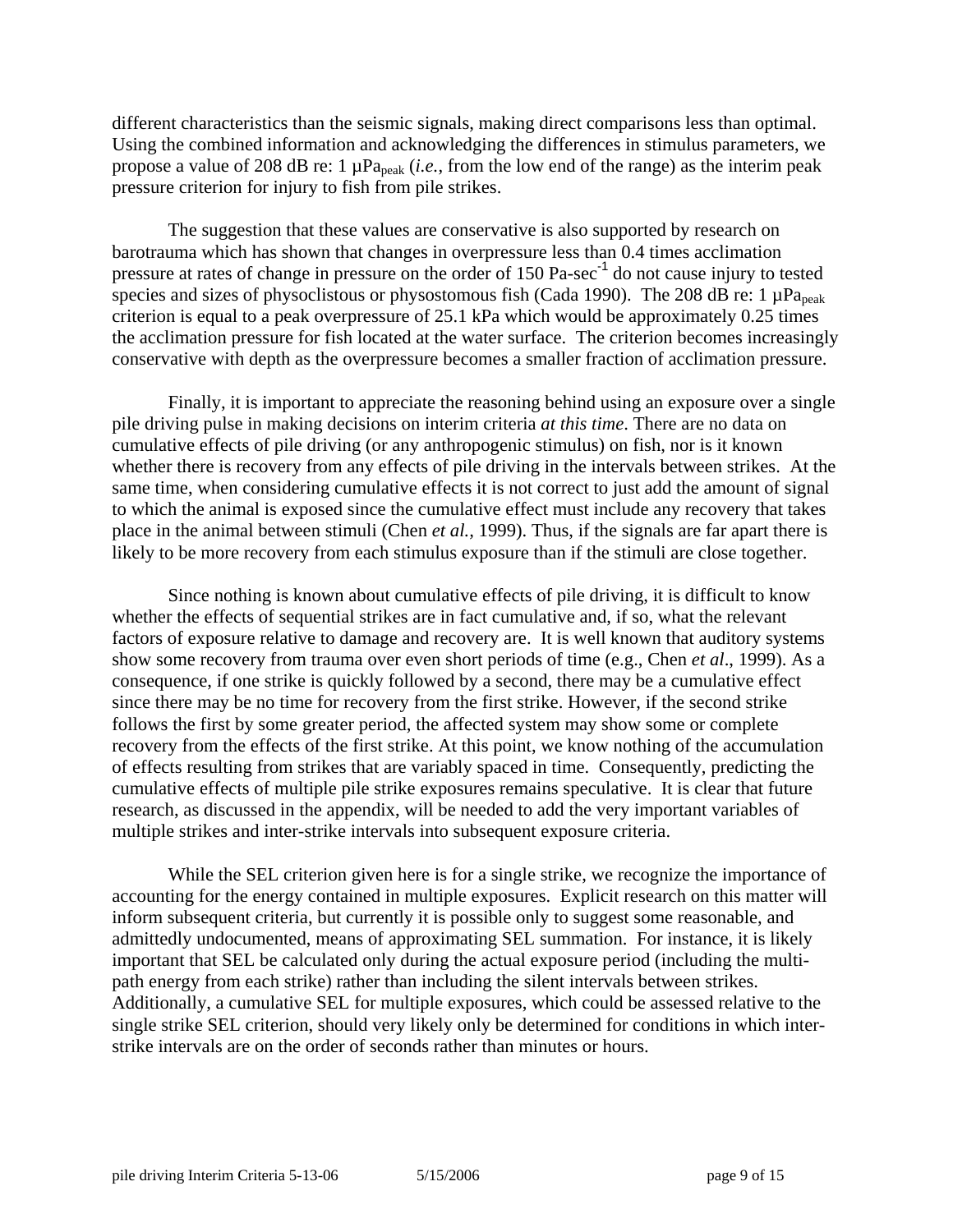### **Additional Issues**

 An additional issue to consider is the point at which the signals are measured for determination when the criteria are exceeded. The ideal situation is to use received level of the signal as the criterion since this is the actual signal detected by the animal. However, since regulators deal with animals at a wide range of distance from a source, it is impossible to stipulate that recordings be done at every conceivable fish location. At the same time, it is not possible to set criteria as signal levels at the source since these are often difficult (or dangerous) to measure, and the signals at this point are very complex. Thus, it is our recommendation is that a single distance from the source be selected as the point at which measurements are made to determine whether signals exceed criteria. Based on current procedures, we suggest that this distance be 10 meters from the source.

 A final issue is a recognition that fish behave differently, and that criteria will ultimately have to be based on fish behavior in addition to sound levels. Some fishes are active swimmers and could be expected to swim through, or away from, areas of highest signal level with exposure to very few pile driving impulses. Other fish tend to be resident in areas and would not move away from impinging sounds, and thus would be exposed to signals for the duration of the pile driving activity. The effects of pile driving on the latter fishes is potentially much greater than upon the former.

#### **Conclusions**

 Based upon the best available science, and using conservative estimates, we conclude that it is reasonable and appropriate at this point to use a combined *interim* single strike criterion for pile driving received level exposure; an SEL of 187 dB re: 1  $\mu$ Pa<sup>2</sup> • sec and a peak sound pressure of 208 dB re: 1  $\mu$ Pa<sub>peak</sub> as measured 10 m from the source. We have considered the important issue of cumulative effects of multiple exposures, but emphasize the current absence of any empirical information which would allow cumulative effects to be taken into account. Our expectation is that our interim criteria will change as we obtain more data on effects of pile driving and other sounds on fishes. However, since these values, based upon current data, are *conservative*, they are far more realistic than the value of 180 dB re: 1  $\mu$ Pa<sub>peak</sub> which is currently in use, and for which there is no scientific justification.

# **Appendix: Assumptions and Research Needed to Test them**

## **Assumptions**

 In proposing the interim criteria, we make a number of conservative assumptions about pile driving and the behavior of fish during exposure to the pile driving sound. However, there are few or no data to indicate whether these assumptions are valid, and any deviation from these assumptions will result in lesser effects on fish.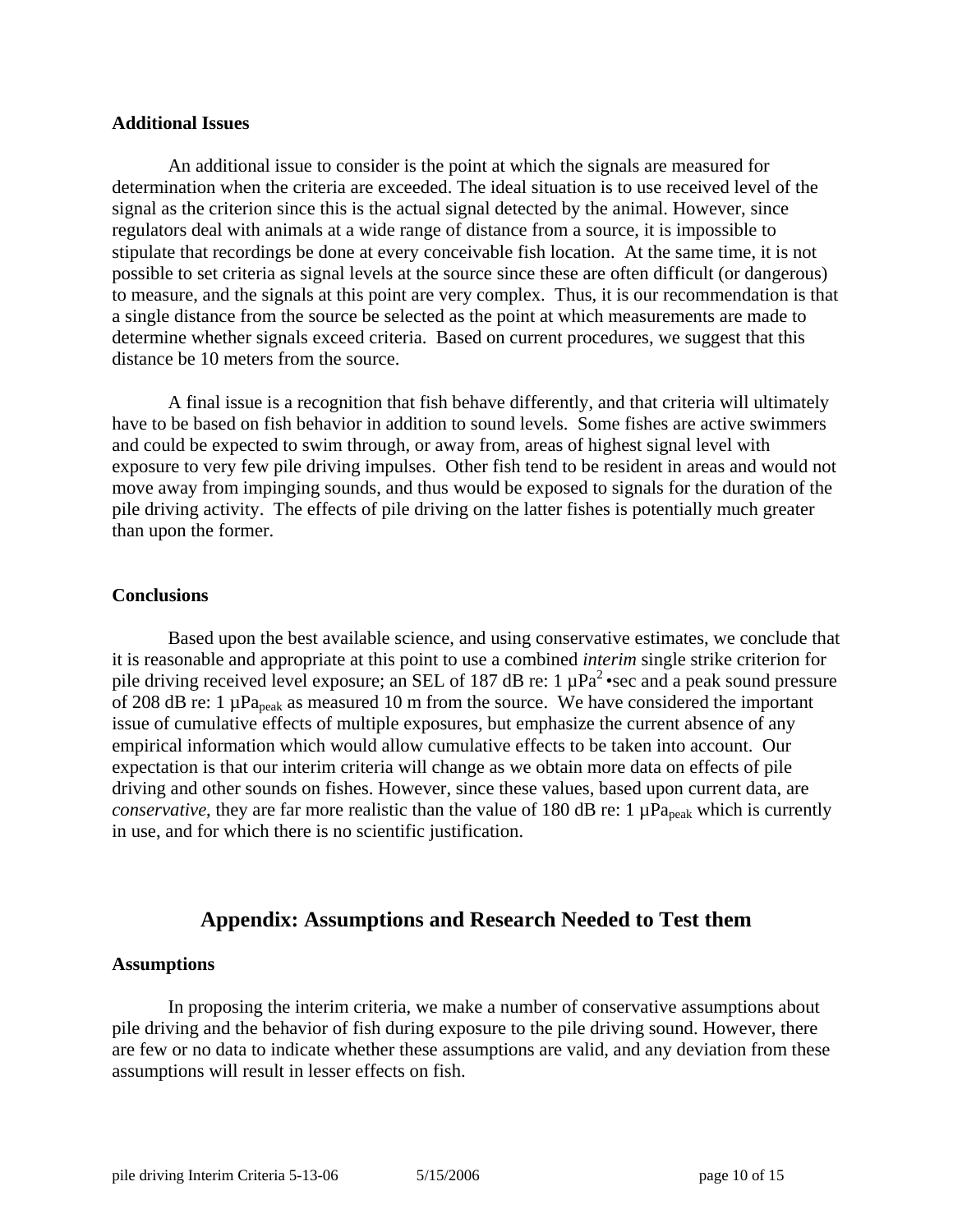- 1. Fish have no avoidance reactions nor are they carried by water currents or otherwise affect a change in position (i.e. their position relative to the sound source is static) that would alter their exposure from strike to strike throughout a pile driving operation. They will experience the same received level from every strike required to drive a pile. This is possibly a conservative assumption because it has not been shown, and is probably unlikely, that many fish will remain static during driving of a pile, although how far they can/move between strikes is an open question, and will depend upon the normal "fright behavior" of fish and their swimming speed. They are probably likely to change orientation, actively move away from the area of highest ensonification, or be transported by flow through the more intense regions of the sound field. But, since few data now exist, the conservative approach is to assume that none will move.
- 2. At a given range, the received level is the same at all depths in the water column and the sound field does not change with the angle of the fish from the pile. Therefore exposure varies as a function of range but not depth or direction from the pile. Sound propagation models for piles are not well developed, particularly for the shallow water environments common to most pile driving work. Sound propagation models developed for other impulsive sound sources, such as explosions and seismic devices, indicate that the sound fields generated by such devices can vary with depth and angle from the source, particularly for shallow water environments.
- 3. Fish susceptibility to pile strikes in the form of barotrauma is uniform at all depths. This assumption is known to be false. Indeed, the risk of barotrauma is known to decrease as the acclimation depth of exposed fish increases and the overpressure in the sound impulse remains constant. However, the data are currently insufficient to set criteria for all species of interest that incorporate depth of exposure.
- 4. The SEL criterion is based on exposure of fish weighing 0.01 g, and assumes that such fish are present at every pile driving operation at any season of the year. This is a conservative assumption because in most cases only fish larger than 0.01 g are present, and fish susceptibility to impulsive sound decreases with size (see Fig. 2, upper line).
- 5. The SEL criterion assumes that sound impulses generated by pile driving strikes have the same potential for injury as the sound impulses generated by explosions (explosions were used as the basis for the initial 193 dB re: 1  $\mu$ Pa<sup>2</sup> • sec estimates of a safe SEL). However, comparison of sound impulses from pile driving and those from explosions show that the latter have a faster rise time, higher peak pressure, and a different frequency spectrum.
- 6. The pressure criterion uses TTS to define effects, which is conservative given that TTS is considered to be physiological fatigue from which there is complete recovery (Ward, 1997) and permanent threshold shift (PTS) is considered to be injury. TTS and PTS are likely produced by different mechanisms (Liberman and Dodds. 1987; Nordmann *et al*.. 1999). At present, data are insufficient to estimate PTS onset from TTS onset in fish, so TTS is used as a general proxy for injury (very highly conservative).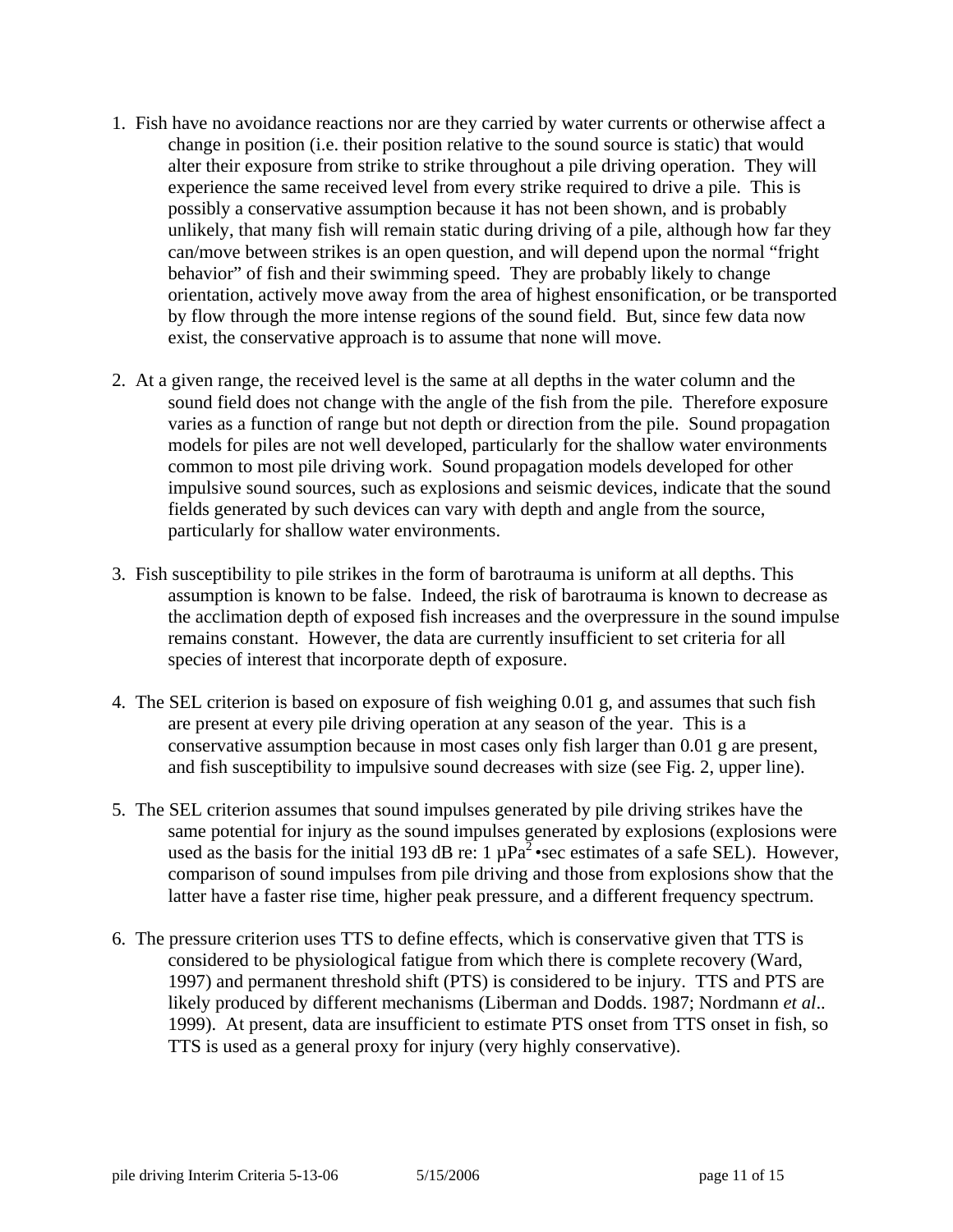## **Recommendations for Research**

 This document proposes the first round of interim criteria for impulsive sound. To refine these criteria, determine more accurate SEL and peak pressure levels, and determine whether metrics other than these would better index injury to fish, a long-term series of studies is needed. The following list outlines the needed studies. Additional studies are presented in Hastings and Popper (2005).

- 1. Studies are needed that expose fish to simulated pile driving sound impulses while independently varying pressure and particle motion. Fish should be tested levels up to and exceeding the proposed injury criteria for both peak pressure and SEL.
- 2. Studies are needed that examine cumulative effects of sound exposure on fish. Factors to be considered include cumulative effects of multiple strikes and the effects of different interstrike intervals on cumulative effects. In other words, is it appropriate to define a criterion based on one strike or many strikes, and if on many strikes, how many and over what period of time?
- 3. Studies are required to examine the effect of the temporal characteristics of single impulses, including the rise time, in causing injury or hearing loss in fish. Questions need to be asked regarding effects of different rise times on the trauma imposed upon fish, as well as potential temporary effects such as hearing loss.
- 4. Hardware and software should be acquired or developed so that operators can monitor pile driving signals in SEL in near real time for both single strike and multiple strike exposures. Ultimately, operators may need to measure particle motion as well.
- 5. A study should be instituted to investigate the behavioral reactions of non-restrained fish to actual pile driving using visual or acoustic detection methods. This project would test the key assumption that fish have no avoidance behavior.
- 6. The results of this behavioral study should be incorporated into a model, such as the Acoustic Integration Model (AIM), that models accumulated acoustic exposure for simulated fish moving through an ensonified water column.
- 7. Data are required to determine which approaches (SEL, Kurtosis, peak pressure, something else) are the best descriptors of effects on fish. These should be considered in terms of effects on behavior, hearing, and barotraumas, It should be recognized that different measures may best describe different impacts on fish.

# **Literature Cited**

ANSI S12.7. 1986. American National Standard. Methods for measurement of impulse noise. Available from Standards Secretariat, Acoustical Society of America, New York 10017.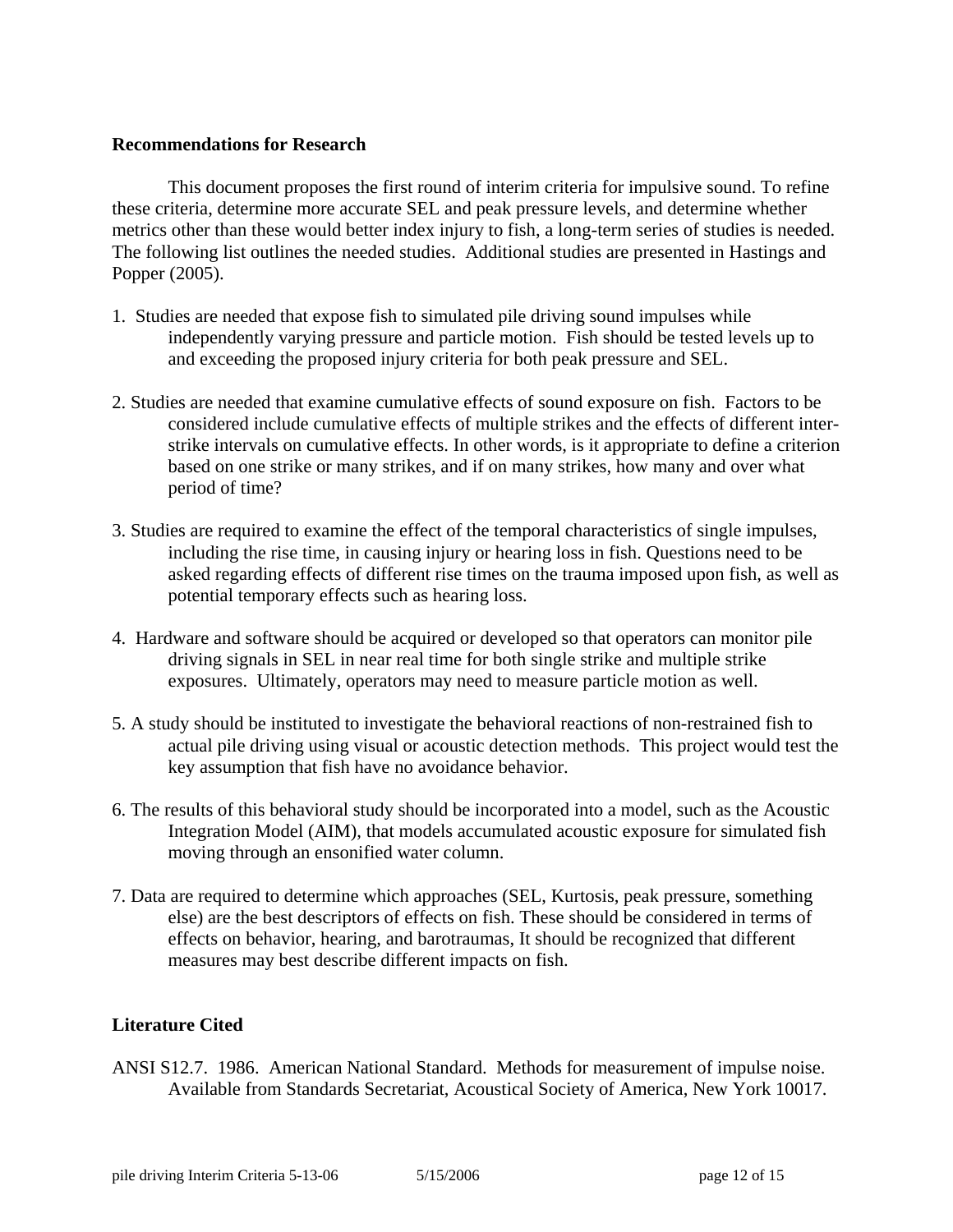- Cada, G.F. 1990. A Review of studies relating to the effects of propeller-type turbine passage on fish early life stages. N. A. J. Fisheries Manage. 10:418-426.
- Caltrans (2004). Fisheries and Hydroacoustic Monitoring Program Compliance Report for the San Francisco-Oakland Bay Bridge East Span Seismic Safety Project. Prepared by Strategic Environmental Consulting, Inc. and Illingworth & Rodkin, Inc. June.
- [Chen GD,](http://www.ncbi.nlm.nih.gov/entrez/query.fcgi?db=PubMed&cmd=Search&itool=PubMed_Abstract&term=%22Chen+GD%22%5BAuthor%5D) [McWilliams ML,](http://www.ncbi.nlm.nih.gov/entrez/query.fcgi?db=PubMed&cmd=Search&itool=PubMed_Abstract&term=%22McWilliams+ML%22%5BAuthor%5D) [Fechter LD.](http://www.ncbi.nlm.nih.gov/entrez/query.fcgi?db=PubMed&cmd=Search&itool=PubMed_Abstract&term=%22Fechter+LD%22%5BAuthor%5D) (1999) Intermittent noise-induced hearing loss and the influence of carbon monoxide. Hear. Res. 138:181-191.
- Hamernik, R. P., W. Qiu, and B. Davis. 2003. The effects of the amplitude distribution of equal energy exposures on noise-induced hearing loss; The kurtosis metric. J. Acoust. Soc. Am. 144 (1):386-395.
- Hastings, M. C., and A. N. Popper. 2005. Effects of sound on fish. Unpublished report prepared for California Department of Transportation. Available at: [http://www4.trb.org/trb/crp.nsf/reference/boilerplate/Attachments/\\$file/EffectsOfSoundO](http://www4.trb.org/trb/crp.nsf/reference/boilerplate/Attachments/$file/EffectsOfSoundOnFish1-28-05(FINAL).pdf) [nFish1-28-05\(FINAL\).pdf](http://www4.trb.org/trb/crp.nsf/reference/boilerplate/Attachments/$file/EffectsOfSoundOnFish1-28-05(FINAL).pdf)
- Kryter, K. D. (1985). The Effects of Noise on Man. Academic Press, New York.
- Liberman, M.C., and L.W. Dodds. Acute ultrastructural changes in acoustic trauma: serialsection reconstruction of stereocilia and cuticular plates. Hear. Res. 26:45-64.
- Nordmann, A.S., B.A. Bohne, and G.W. Harding. 2000. Histopathological differences between temporary and permanent threshold shift. Hear. Res. 39:13-30.
- Popper, A.N., Fay, R.R., Platt, C., and Sand, O. (2003). Sound detection mechanisms and capabilities of teleost fishes. In: *Sensory Processing in Aquatic Environments* (eds. S.P. Collin and N.J. Marshall). Springer-Verlag, New York, pp. 3-38.
- Popper, A. N., M.E. Smith, P.A. Cott, B.W. Hanna, A.O. MacGillivray, M..E. Austin, and D.A. Mann. 2005. Effects of exposure to seismic airgun use on hearing of three fish species. J. Acoust. Soc. Am. 117:3958-3971.
- Price, G.R., 1983. Relative hazard of weapons impulses. J. Acoust. Soc. Am.. 73(2), 556.
- Ward, W.D. 1997. Effects of high-intensity sound. *In* M.J. Crocker (Ed) Encyclopedia of Acoustics, pp 1497-1507. John Wiley & Sons, N.Y.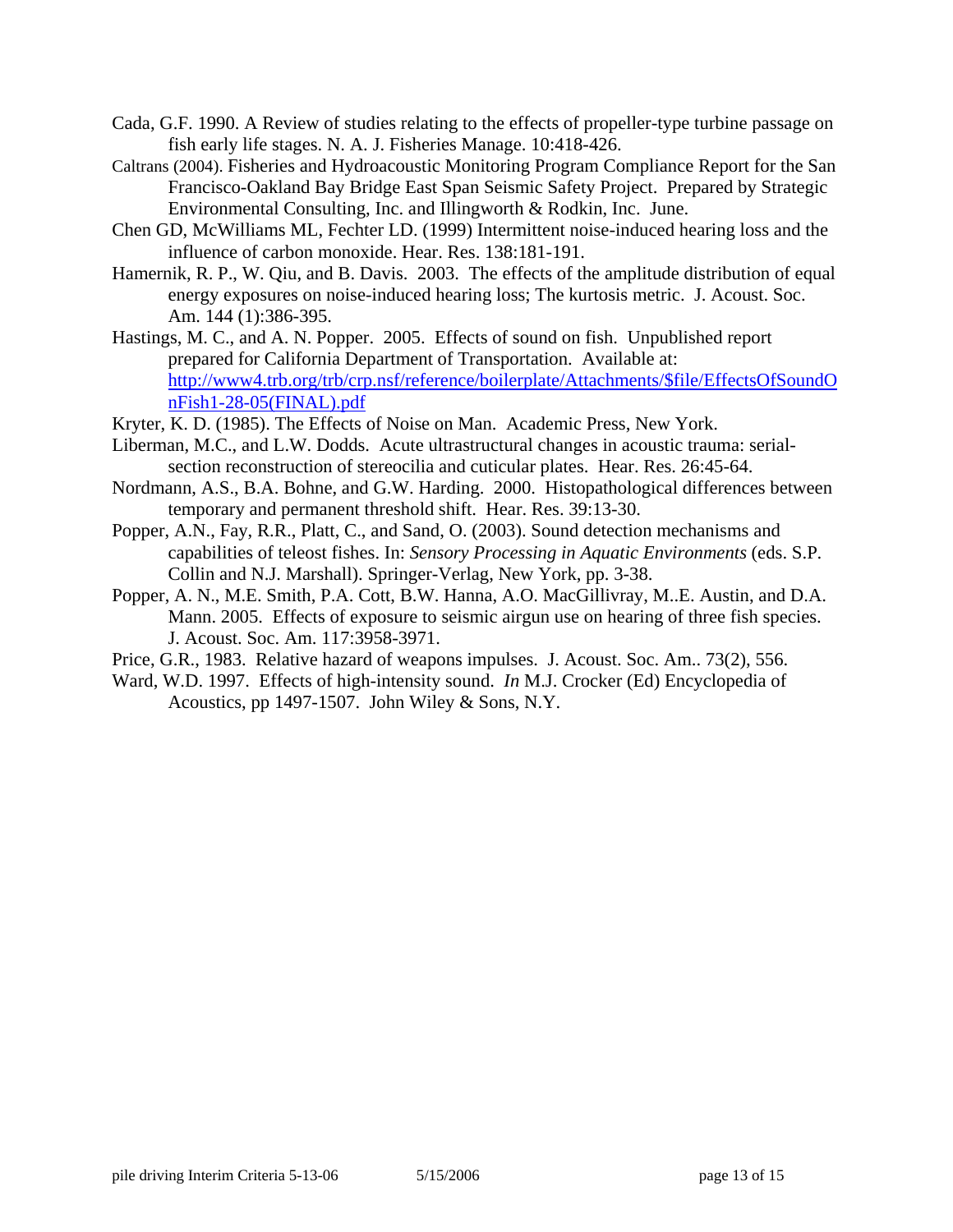

Figure 1. Three impulses from percussive pile driving obtained at different locations in a shallow water environment. a) at 189m, b) at 552m and c) at 906m. Note the short duration, sharp onset, and uneven distribution of energy over time